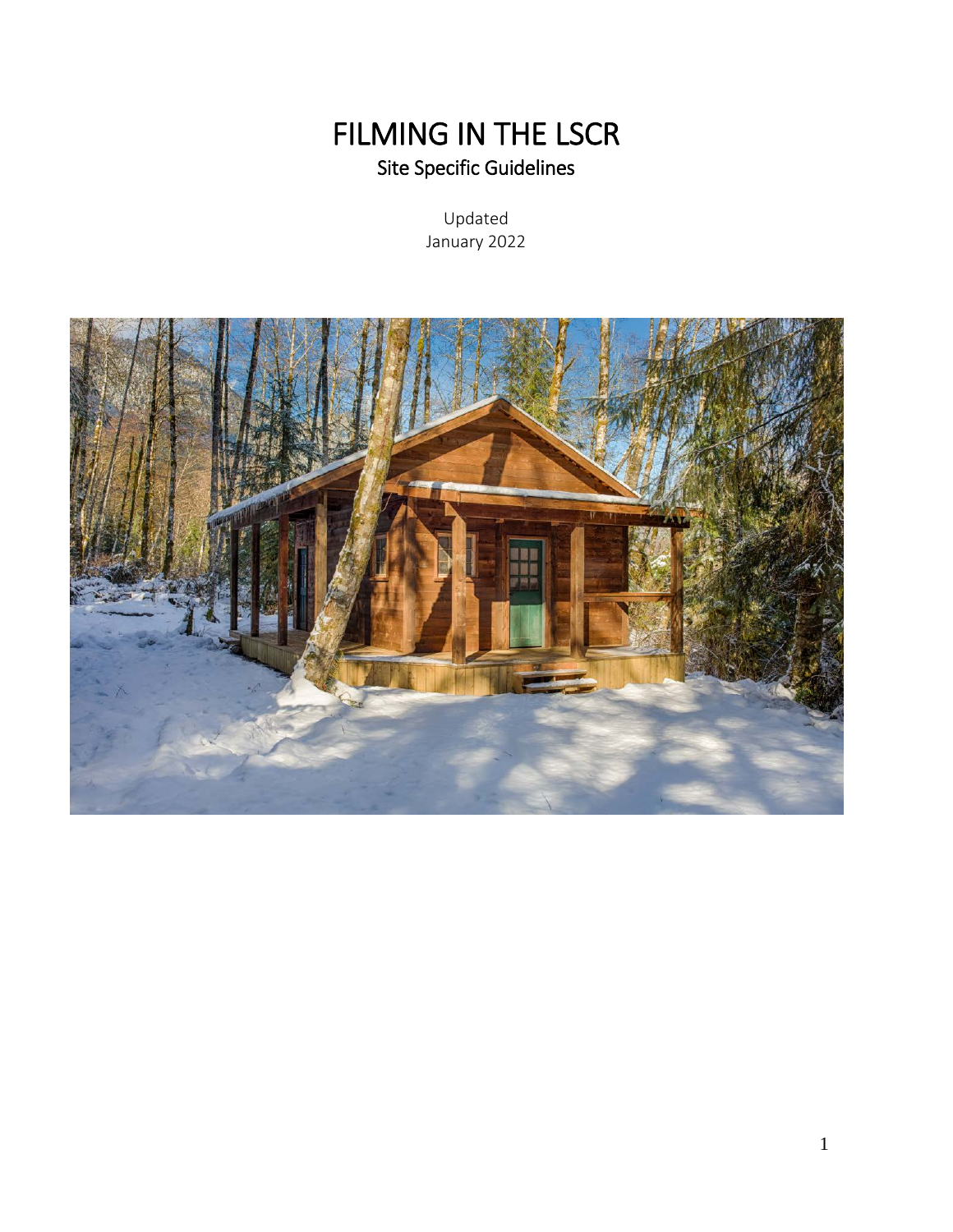# **LSCR Film Guidelines**

# Contents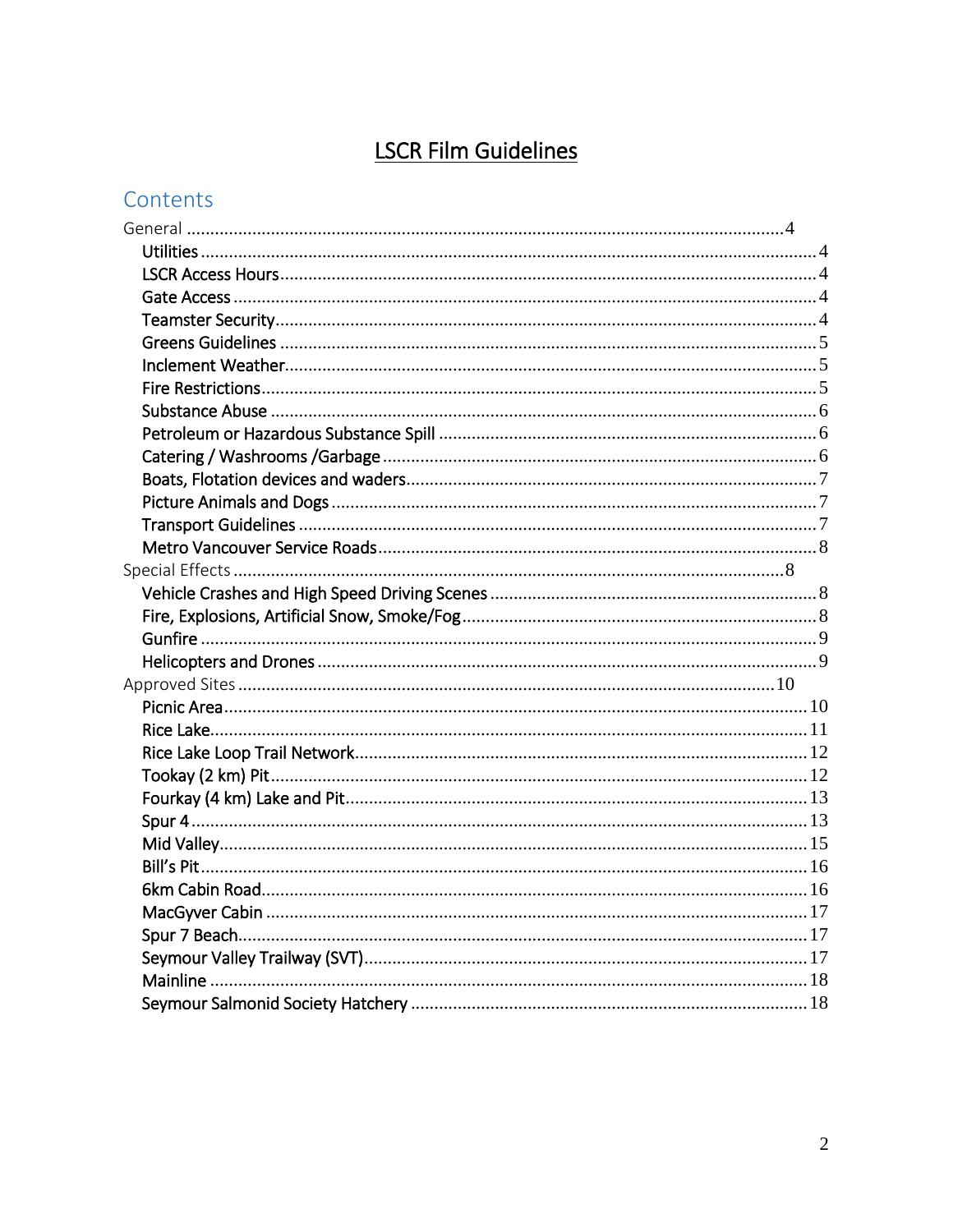The purpose of the Filming Guidelines is to permit filming activity while protecting Lower Seymour Conservation Reserve (LSCR) facilities, operations and maintenance activities, normal use and enjoyment of visitors, and the natural environment. This document provides film productions with site specific requirements and general information to assist with planning and filming within the LSCR.

# Application Process

Production Company must:

- 1. Provide at least 48 hour notice and receive approval to scout in the LSCR. Scouting requires a film liaison escort (4-hour min charge), and must provide approved locations they wish to take pictures of prior to entry.
- 2. Submit a [film proposal,](http://www.metrovancouver.org/filming/FilmingPublications/LSCRFilmingProposalForm.pdf) via email to [lscr@angusfilm.ca](mailto:lscr@angusfilm.ca) using the LSCR film proposal template. This proposal must be complete with details of each location, filming activity and hours of operations.
- 3. Meet with LSCR Liaison to review the proposed filming activities at least eight (8) working days in advance of the proposed filming.
- 4. Once proposal is approved complete an [online application.](http://www.metrovancouver.org/filming/Pages/filming-application-form.aspx)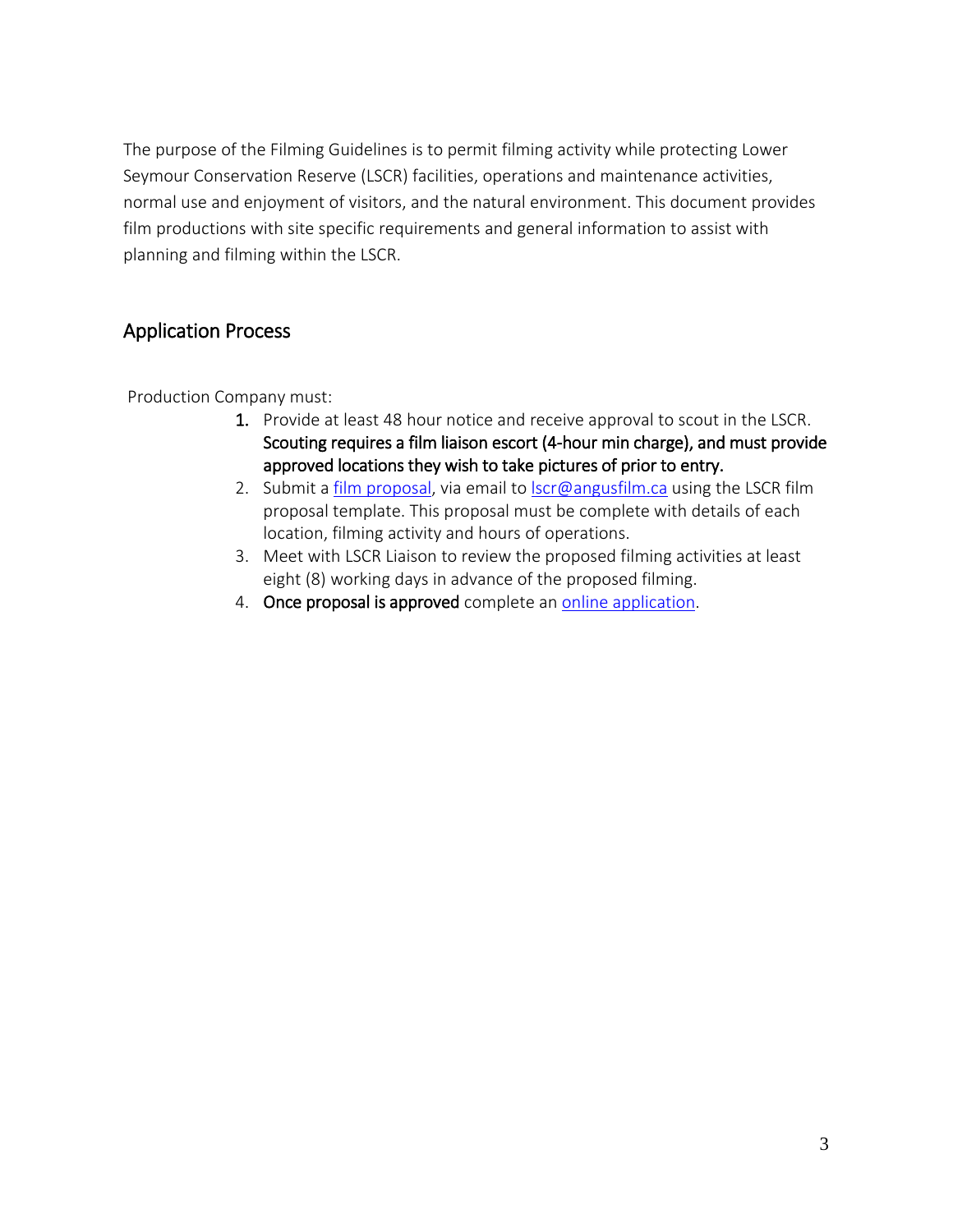# <span id="page-3-0"></span>General

## <span id="page-3-1"></span>Utilities

There are many underground utilities in the LSCR. Please consult the MV liaison prior to any set up or planned ground disturbance.

## <span id="page-3-2"></span>LSCR Access Hours

- Filming can occur Monday-Friday. Statutory holidays excluded
- Move-in and move-outs must occur between 0600-2300 Monday Friday. Catering may be permitted to move in and out between 2300-0600.

#### <span id="page-3-3"></span>Gate Access

- PA's are only required at Rice Lake Gate between 6pm and 6am during filming, move in/ move out and catering access. Some instances during prep and wrap at the discretion of the LSCR Foreman.
- If catering needs access prior to 6am, a Metro Vancouver liaison will meet catering, one person from Locations, and Security at the cemetery gate where an access card will be issued. Locations will be needed to maintain access at Rice Lake Gate with a supplied key until 0600. Ensure catering knows that they are not go through the cemetery gate without the liaison.
- A set Security member will be required to operate the cemetery gate before/ after hours (not Locations). This person will be supplied with an access key and will be required to control access through this gate for move in and move out. They are solely responsible for film production personnel. They are not to allow access to anyone else. Card will be collected after the last person leaves and will be issued before gate closes at the lower cemetery gate. Gate closing time reflects sunset.

#### <span id="page-3-4"></span>Teamster Security

- Security swaps must occur while both Rice Lake Gate and Cemetery Gate is open (Rice Lake Gate is 0600-1800; Cemetery Gate opens 0600 to sunset)
- All security vehicles must be easily identifiable (i.e. decals, hi-vis vests)
- MV will only require security in the interest of protecting public safety and environmental concerns. Liability, theft and vandalism concerns are the sole responsibility of the production company.
- An 'E' key will be assigned to the Teamster overnight security north of Rice Lake Gate. If emergency access is required, call Coquitlam Gate Security to provide access through Rice Lake Gate. Use the 'E' key to unlock the swing gate. They are not to use it to provide access to anyone and must be returned to Rice Lake Gate between 0600-1800. All keys and cards MUST be returned after shift.
- In the event of an emergency, Corporate Security can be contacted using intercom at the lower cemetery gate or calling posted number on gate (604-451-6610).
- Missing keys and cards will be subject to \$500 penalty.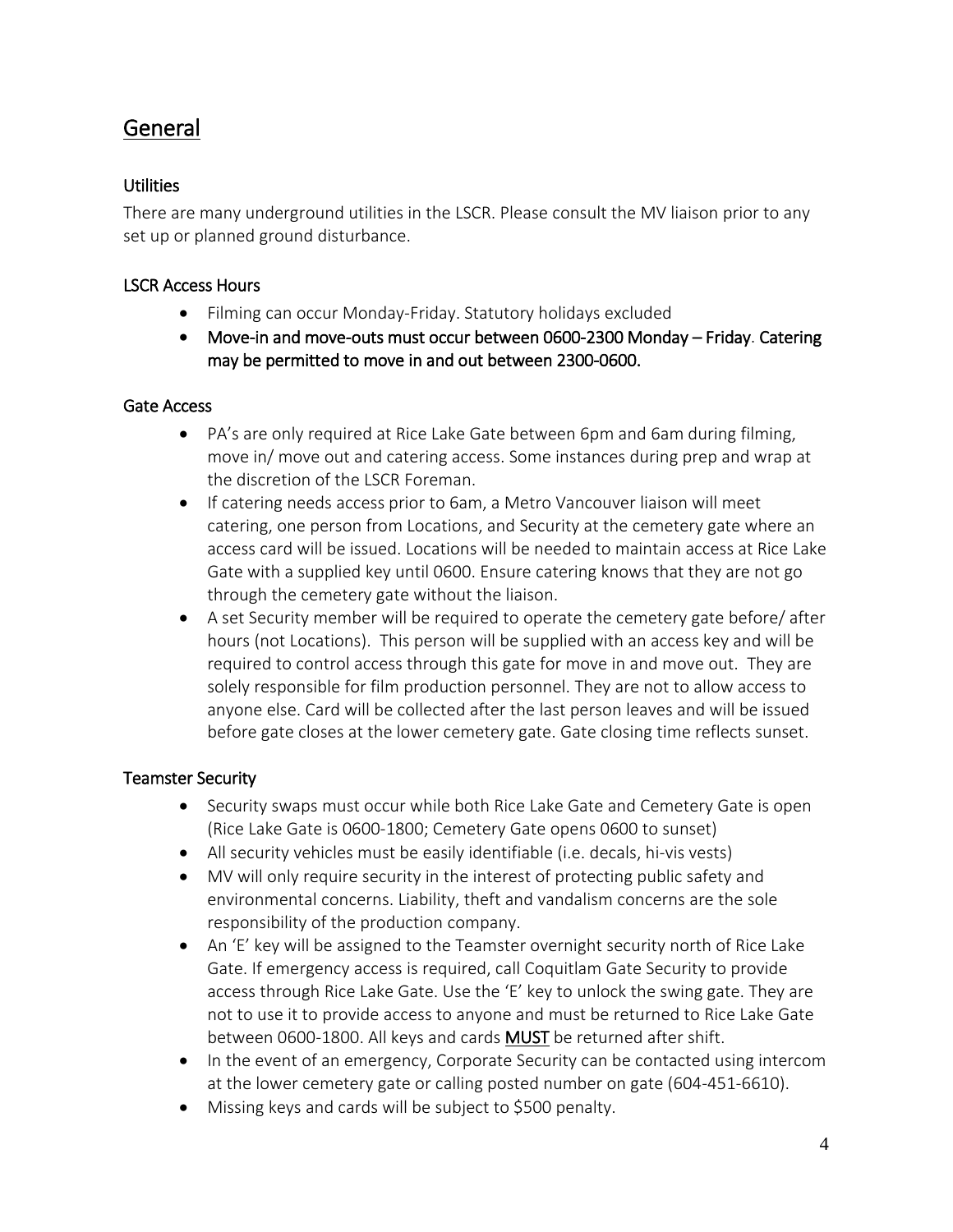#### <span id="page-4-0"></span>Greens Guidelines

- Inspection will be required at the Rice Lake Gatehouse and all materials are subject to Metro Vancouver's Materials Importation Guidelines
- All ground cover; for example, soil/sand/gravel/bark mulch/leaves are not permitted to enter the LSCR
- Greens are NOT permitted to source material on their own without pre-approval
- Trees on stands are accepted, but ferns and native occurring plants must be obtained from an approved nursery and must stay in the pots when entering the LSCR. Proof of payment might be asked at the gate. Approved nurseries are: Nat's Nursery Ltd, Linnaea Nurseries, and Peel's Nursery.
- Any areas which are disturbed or damaged will be restored to pre-existing conditions or better. This will be done to the satisfaction of Angus Films Liaison or the LSCR Foreman during wrap and will require a final check when completed
- Without permission, pruning/cutting/clearing of vegetation is not permitted. Approval must be approved by Foreman or MV liaison. Tie back of vegetation is the preferred method.
- No live tree or hazard tree removal permitted. Note any potential hazards to the Foreman or MV liaison for assessment.

## <span id="page-4-1"></span>Inclement Weather

- Wind, rain and other inclement weather conditions may close the LSCR from 2km up the valley due to conditions such as debris torrents, flooding, high flows or tree damage from high winds.
- Access restrictions extend to overnight Security.
- A closure of the valley will halt filming production. Please refer to the [Severe](http://www.metrovancouver.org/services/water/watershed-em-contractors/WatershedEMPublications/Severe%20Weather%20Guidelines.pdf)  [Weather Event Guidelines](http://www.metrovancouver.org/services/water/watershed-em-contractors/WatershedEMPublications/Severe%20Weather%20Guidelines.pdf) for more information.
- Weather is continuously monitored: closures are often hard to predict, contact the LSCR Foreman

#### <span id="page-4-2"></span>Fire Restrictions

- Restrictions will be in place depending on work activity during moderate and high fire hazard ratings. Mitigation measures (up to and including water delivery and means of fighting a fire) might be considered and must be approved by Fire Protection Officer and LSCR Foreman
- Full filming closures will occur in extreme fire hazard rating
- Smoking cigarettes and controlled substances is strictly prohibited anywhere in the **LSCR**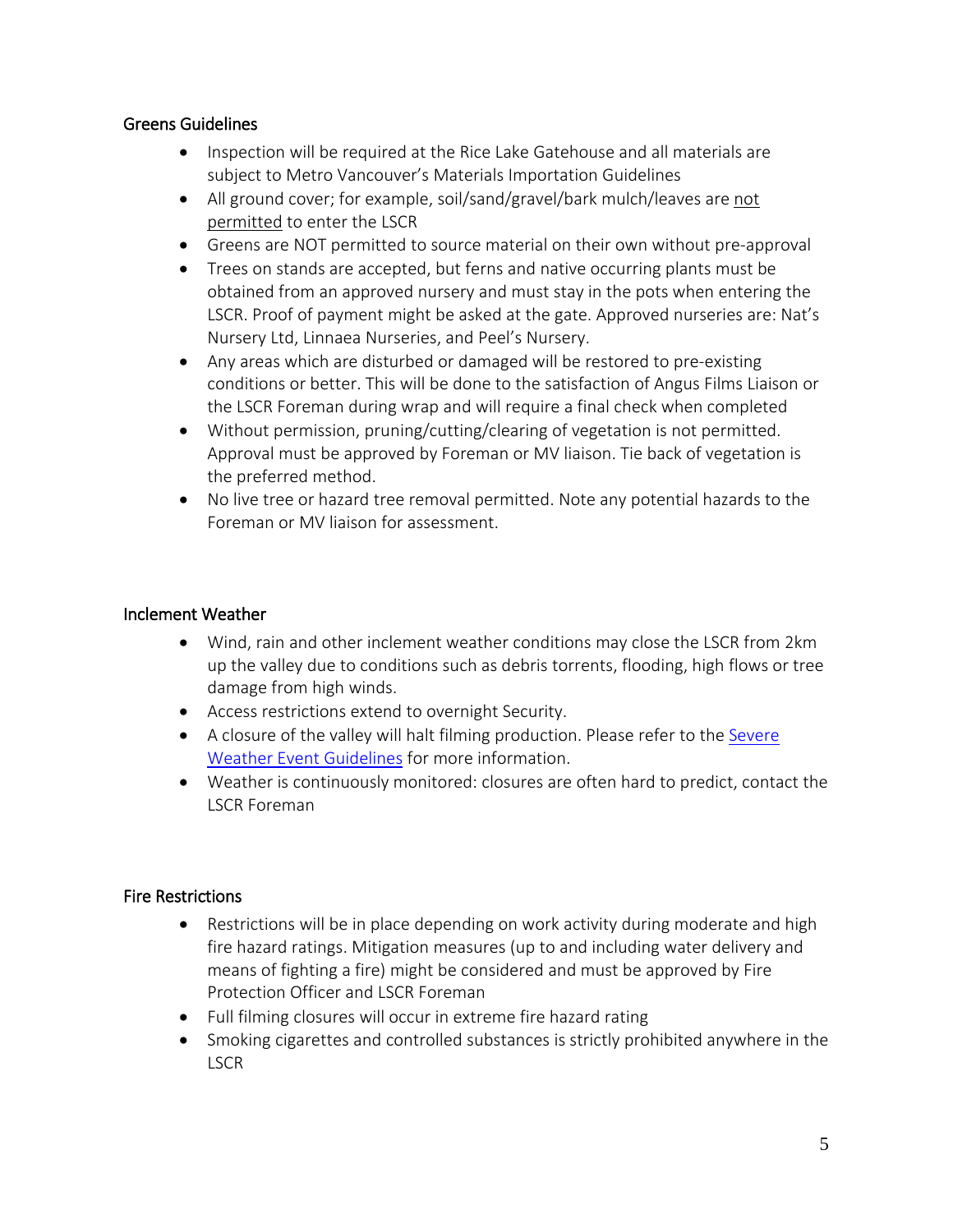## <span id="page-5-0"></span>Substance Abuse

- Consistent with section 116(2)(d) of the Workers Compensation Act, workers should ensure their "ability to work without risk to his or her health or safety, or to the health or safety of any other person, is not impaired by alcohol, drugs or other causes".
- There is no toleration for substance use which causes or has the potential to cause impairment, including, but not limited to:
	- o Drugs, whether legal or illegal;
	- o Cannabis and cannabis related products;
	- o Alcohol;
	- o Prescription medications; and
	- o Over-the-counter medications,

Together referred to as "substances".

#### <span id="page-5-1"></span>Petroleum or Hazardous Substance Spill

- Spill pads MUST be placed under and around nozzle when fueling with operator present during fill up duration
- Secondary fuel containment is mandatory for under generators, lifts and anything that's risks spilling anything over a litre of fuel. Other vehicles are up to the liaisons discretion
- Spill pads must be placed under equipment when not in use
- In the event of a spill, report to the MV liaison immediately. Refer to the [Spill](http://www.metrovancouver.org/services/water/watershed-em-contractors/Pages/default.aspx)  [Response Field Card](http://www.metrovancouver.org/services/water/watershed-em-contractors/Pages/default.aspx) for procedures.
- Each site should have adequate spill response material to effectively and appropriately respond to a hydrocarbon or chemical spill on land or in water
- A spill response procedure must be predetermined and reviewed prior to filming approval

# <span id="page-5-2"></span>Catering / Washrooms /Garbage

- No portable toilets will be allowed near watercourses or in any area where fluids could enter a watercourse
- MV garbage facilities are not available for production use
- Parking for production dumpster is available at the 6km pit, 4km, and 2 km pits or at crew park
- Wildlife (bears, coyotes and ravens) are present in the valley year round. Dumpsters must be locked at all times. Refer to the Wildlife & Domestic Dog [Safety Guidelines](http://www.metrovancouver.org/services/water/watershed-em-contractors/WatershedEMPublications/Guidelines%20for%20Wildlife%20and%20Domestic%20Dog%20Safety.pdf) for more information.
- No garbage can be stored in the back of open work trucks. It must be transported to dumpster or taken off site immediately
- All garbage cans must be equipped with lids and routinely checked and emptied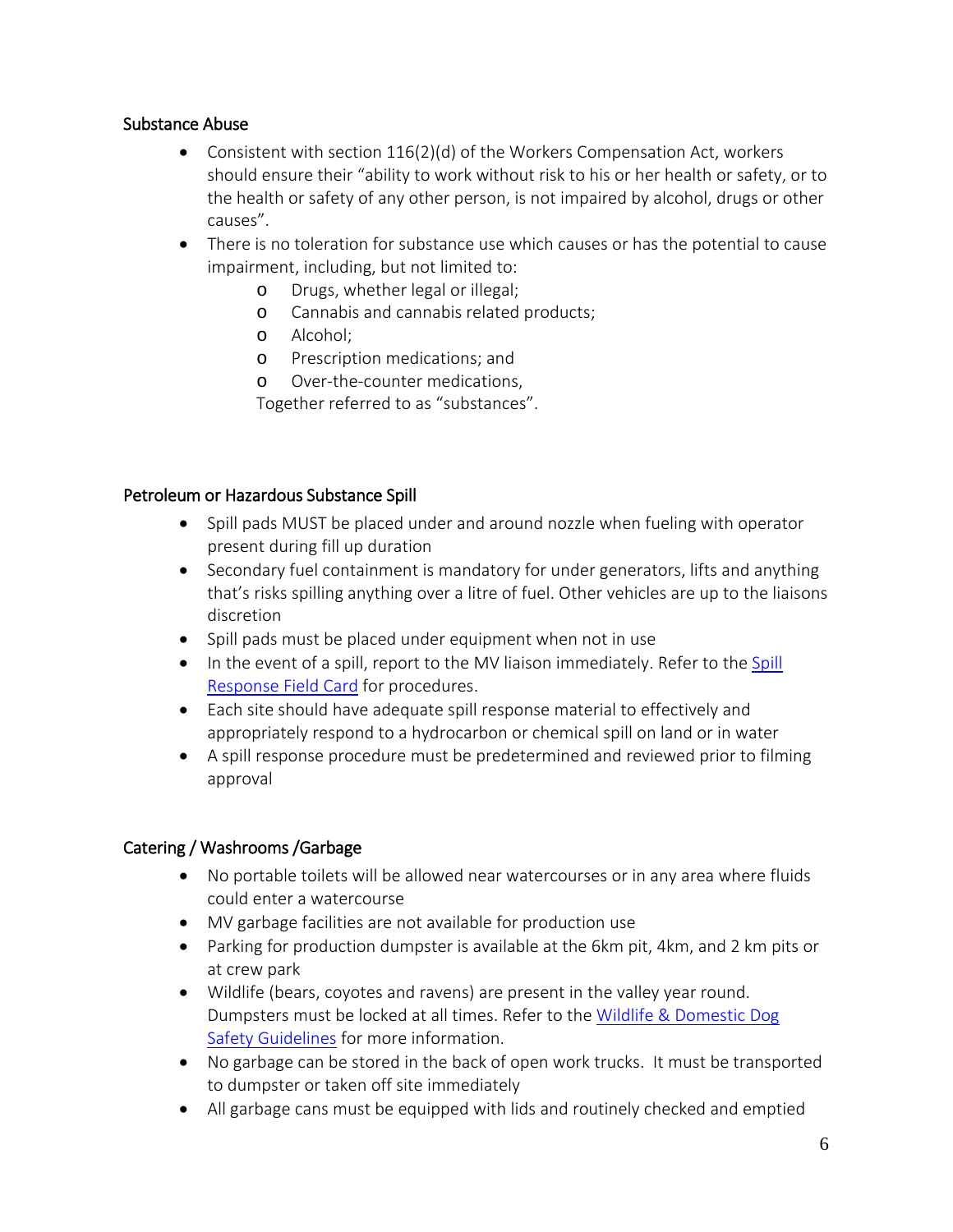• No grey water disposal in the LSCR or along roads out of LSCR

#### <span id="page-6-0"></span>Boats, Flotation devices and waders

- All boats and aquatic equipment including personal watercraft, docks, waders, and SCUBA equipment must be disinfected prior to arrival, or a complete disinfection in the LSCR may occur under the supervision of liaison
- Must follow the MV Water Services [Equipment Cleaning Procedures and](http://www.metrovancouver.org/services/water/watershed-em-contractors/WatershedEMPublications/2021%20Equipment%20Cleaning%20Guidelines.pdf)  [Inspection Protocols](http://www.metrovancouver.org/services/water/watershed-em-contractors/WatershedEMPublications/2021%20Equipment%20Cleaning%20Guidelines.pdf) for all aquatic equipment. If these procedures have not been performed, you will not be allowed entry at Rice Lake Gate.

# <span id="page-6-1"></span>Picture Animals and Dogs

- Vet Certified Health Certificates may be required for animals entering the LSCR
- Ensure you are in compliance with the Controlled Alien Species Regulation under the BC Wildlife Act. Depending on species, Possession of Controlled Alien Species accompanied with a Personal Use Permit and Non-Personal Use Permit; or Temporary possession of Controlled Alien Species accompanied with a Transitory Possession Permit is required. Proof of permit may be requested
- This act prohibits the film industry from: Breeding Controlled Alien Species, Releasing Controlled Alien Species, and Exhibiting Controlled Alien Species
- Working picture animals and approved disability dogs are the only animals permitted in the LSCR
- All animals required in production must come with a qualified wrangler/s
- All excrements must be removed from site

#### <span id="page-6-2"></span>Transport Guidelines

- Generators must park 30 meters away from any watercourse
- Chlorinated water is not permitted to be brought in for wet-downs, rain machines and fire suppression
- No idling
- All vehicles must only be parked on one side of the road; site specific guidelines below should be followed.
- Circus must always park in the 2km or 4km pit
- All Transport drivers must wear hi-vis while on MV service roads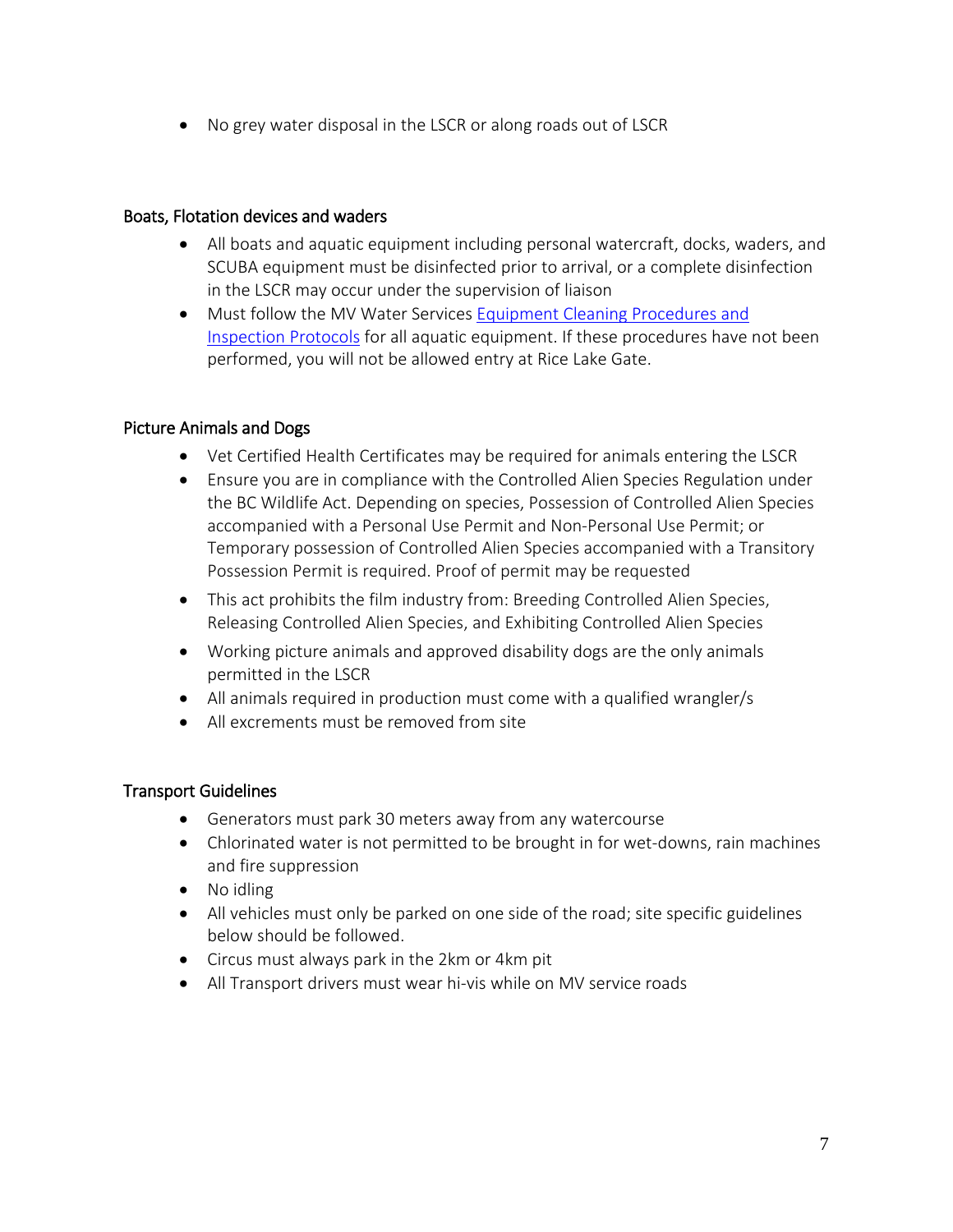# <span id="page-7-0"></span>**Metro Vancouver Service Roads**

Metro Vancouver is responsible for the safety of its workers. All roads within the LSCR are service roads requiring safe access for the workers to and from their job sites.

The LSCR requires the following:

- There must always be a TCP on either end of the film work site controlling one-way traffic. In some instances, a third is required in the middle if the two on either end are far apart; AND they must wear hi-visibility WorkSafe BC approved clothing along with a slow/stop paddle.
- The locks-ups must not exceed 3 minutes for non-film vehicles
- There must be a delineated pathway for crew/pedestrians to safely walk near traffic. Either on the shoulder of the road beside the trucks or on the road side with a visible pathway using cones or snow fencing.
- Any film crew member walking or working outside of the delineated pathway, MUST wear hi-visibility WorkSafe BC approved clothing.

# <span id="page-7-1"></span>Special Effects

\*\* All special effects must be detailed in the LSCR Filming Proposal Template and approved

# <span id="page-7-2"></span>Vehicle Crashes and High Speed Driving Scenes

- All fluids must be removed from vehicle in order for collisions or crashes to be considered
- High speed driving scenes will not be permitted in areas close to valve boxes, other infrastructure associated with the water main, and in or around water courses (running or dry).

# <span id="page-7-3"></span>Fire, Explosions, Artificial Snow, Smoke/Fog

- During moderate or higher fire hazard, restriction will be imposed.
- Propane explosions permitted only with approval from the MV Foreman in the proposal
- All explosions must be complete burns i.e. no materials or objects can be scattered from the explosion
- No damage to surrounding vegetation (leaf burn etc.) will be permitted
- Noise levels must not impact surrounding neighbourhoods and possible bird nesting
- SDS or product identification information must be provided in the proposal for any special effects products
- No artificial snow products permitted in the LSCR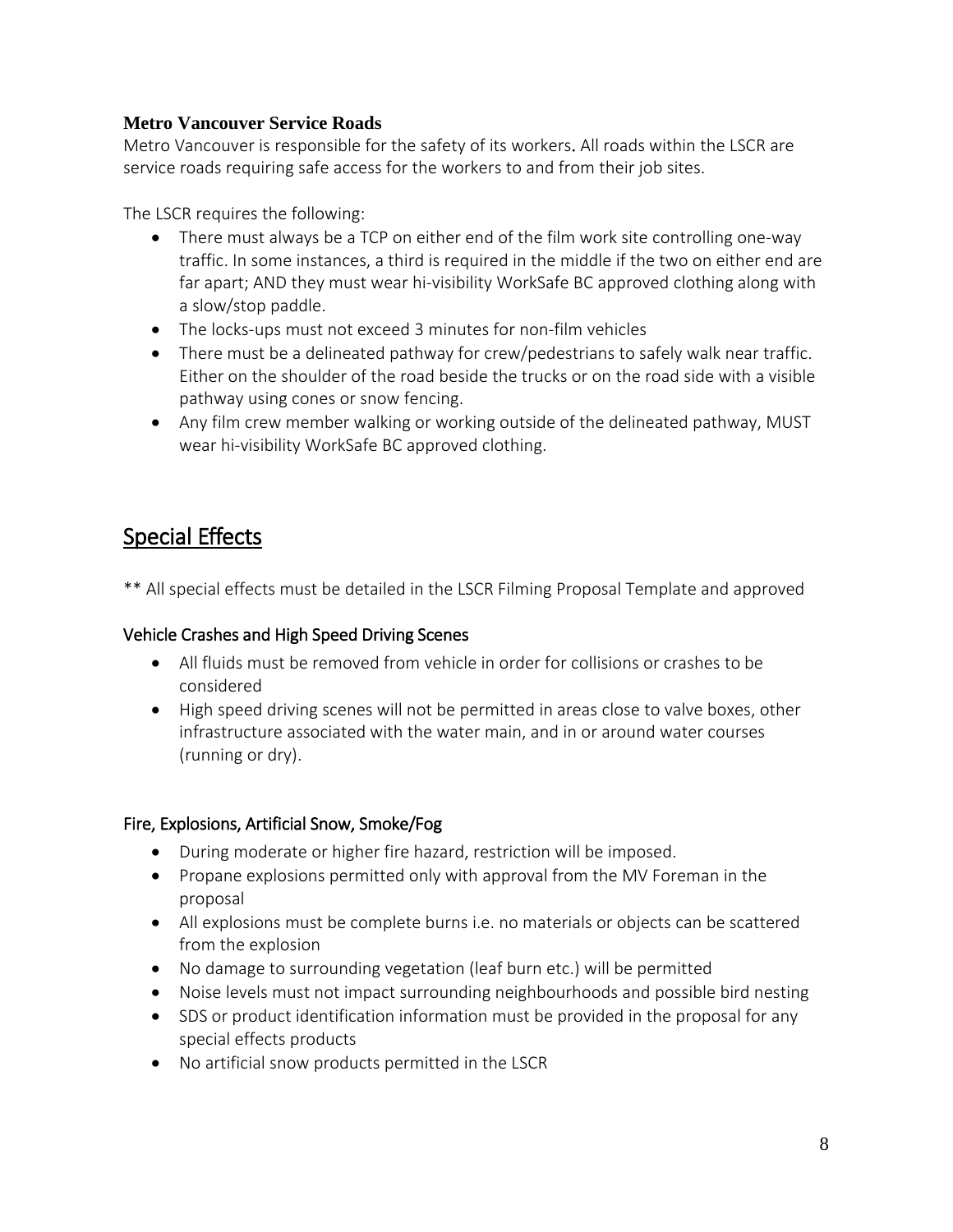# <span id="page-8-0"></span>**Gunfire**

- Restrictions may apply during [songbird nesting window](http://www.metrovancouver.org/services/water/watershed-em-contractors/WatershedEMPublications/Songbird%20Nest%20Protection%20Guidelines.pdf) between March 1<sup>st</sup> -August 31<sup>st</sup> or during fire restrictions.
- Automatic weapon fire must be kept to short bursts of less than 5 sec.
- Loud noises from gunfire and explosions on MV approval only.
- All spent shell casings or cartridges must be collected and removed from site, a metal detector sweep may be requested by the onsite liaison.

# <span id="page-8-1"></span>Helicopters and Drones

- Use of helicopters and drones must be approved by Watershed Protection Superintendent
- Helicopter and drones must stay between 0km-9km in the Seymour Valley
- A flight plan, designated operator and an associated commercial licences will be required to be reviewed and approved by MV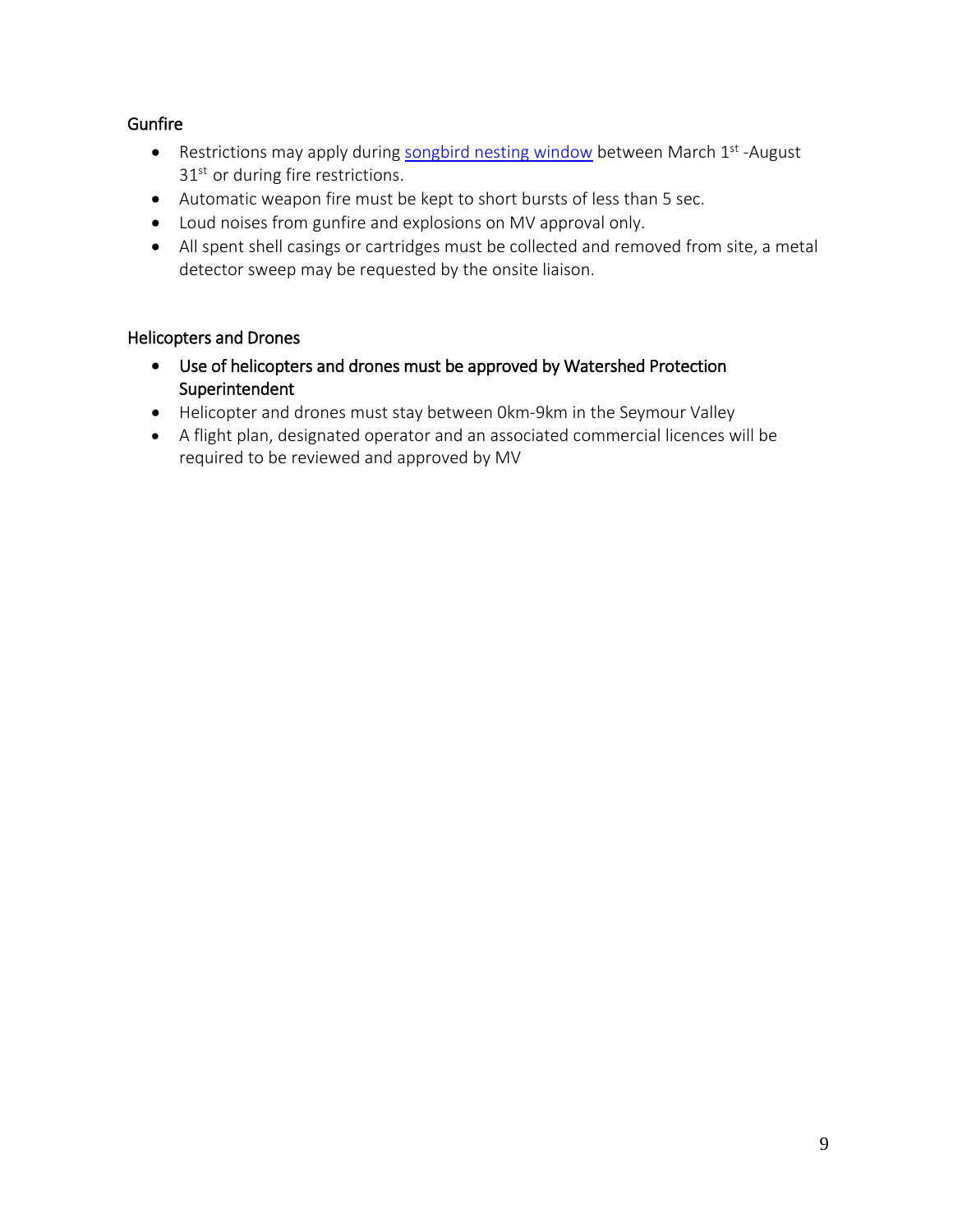# <span id="page-9-0"></span>Approved Sites

# For All Sites

The LSCR is a seasonally high public use area – pedestrian access through sites must be maintained at all times.

A Qualified Environmental Professional (QEP) may be required during the Tech Survey and during production. A proposed environmental mitigation plan and follow up report could be requested.

The Seymour Capilano Filtration Plant and Seymour Falls Dam will not be approved for filming as they are critical drinking water infrastructure for the residents of Metro Vancouver.

#### <span id="page-9-1"></span>Picnic Area

Location – 0km of Seymour Mainline



- Picnic Area
	- o Notification signage must be posted 1 week prior to filming activity
	- o Additional on set signage and barricades will be required along the Seymour Valley Trailway and associated trails during prep and shoot
	- o PA escorts must be present to get public through set
	- o Cable runs across Seymour Valley Trailway must be minimized through specific generator parking sites. All cable runs must be clearly marked.
	- o Circus Parking 4 km pit or crew park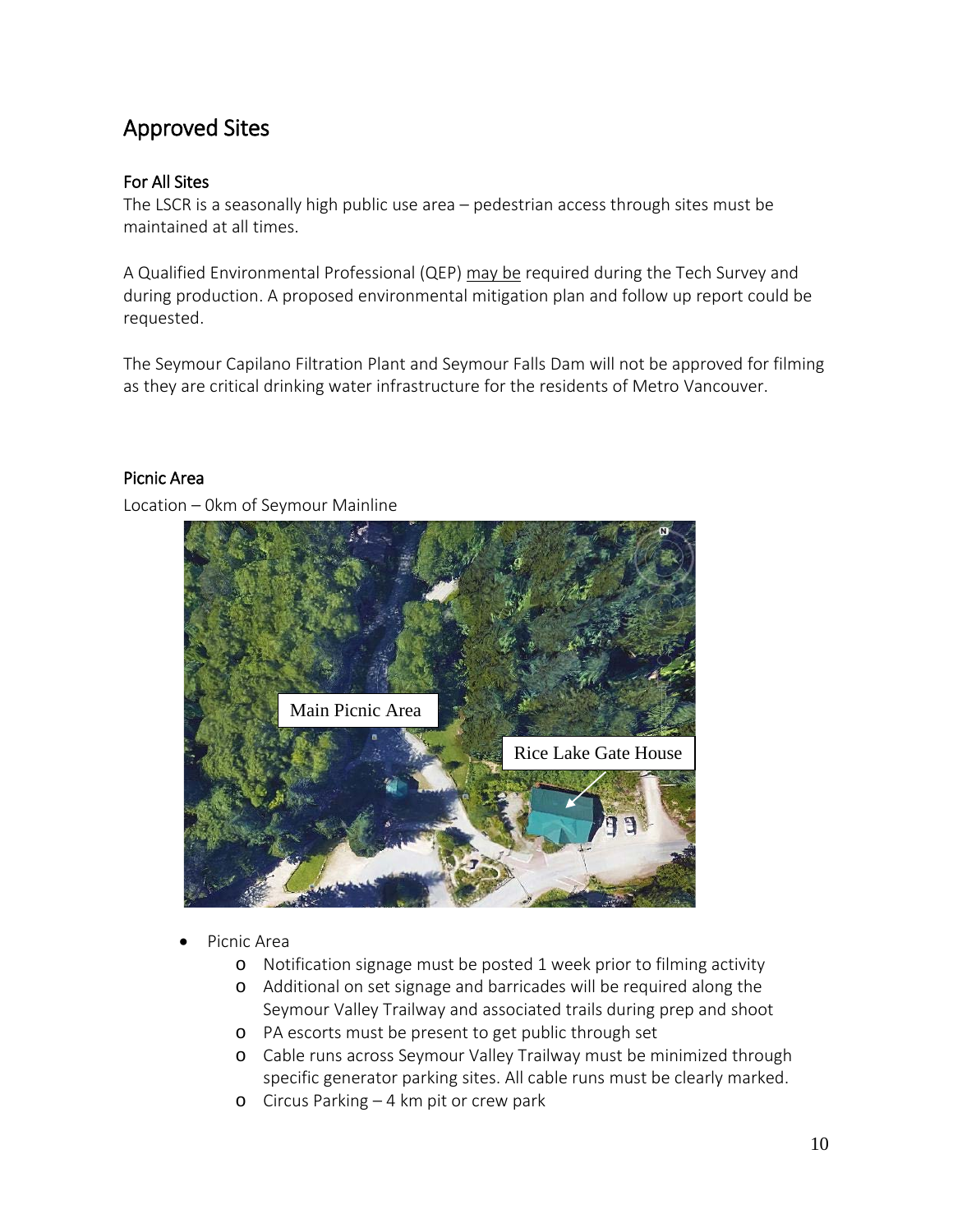o Work Trucks – limited space in the turn-around near Rice Lake Gate – must keep bus loop clear

## <span id="page-10-0"></span>Rice Lake

- Filming is not permitted March  $1<sup>st</sup>$  September 30<sup>st</sup> due to high public use.
	- o No gas powered boats are permitted.
	- o All boats, motors and personal aquatic equipment must be inspected and disinfected prior to entering the lake as per the [Equipment Cleaning Procedures](http://www.metrovancouver.org/services/water/watershed-em-contractors/WatershedEMPublications/2021%20Equipment%20Cleaning%20Guidelines.pdf)  [and Inspection Protocols](http://www.metrovancouver.org/services/water/watershed-em-contractors/WatershedEMPublications/2021%20Equipment%20Cleaning%20Guidelines.pdf)
	- o No vegetation/aquatic plant removal or alterations to shoreline/lake bottom
	- o Consideration must be given to people fishing at the time of shoot.

This is the highest public use area in the LSCR. Public access must be maintained. All public issues must be communicated to the MV liaison.

Parking is permitted along the Rice Lake Connector Road from the Seymour Mainline to the Seymour Valley Trailway (orange highlighted area). One lane of traffic must be open for MV vehicles. Additional staging is available at Rice Lake across the Outhouse.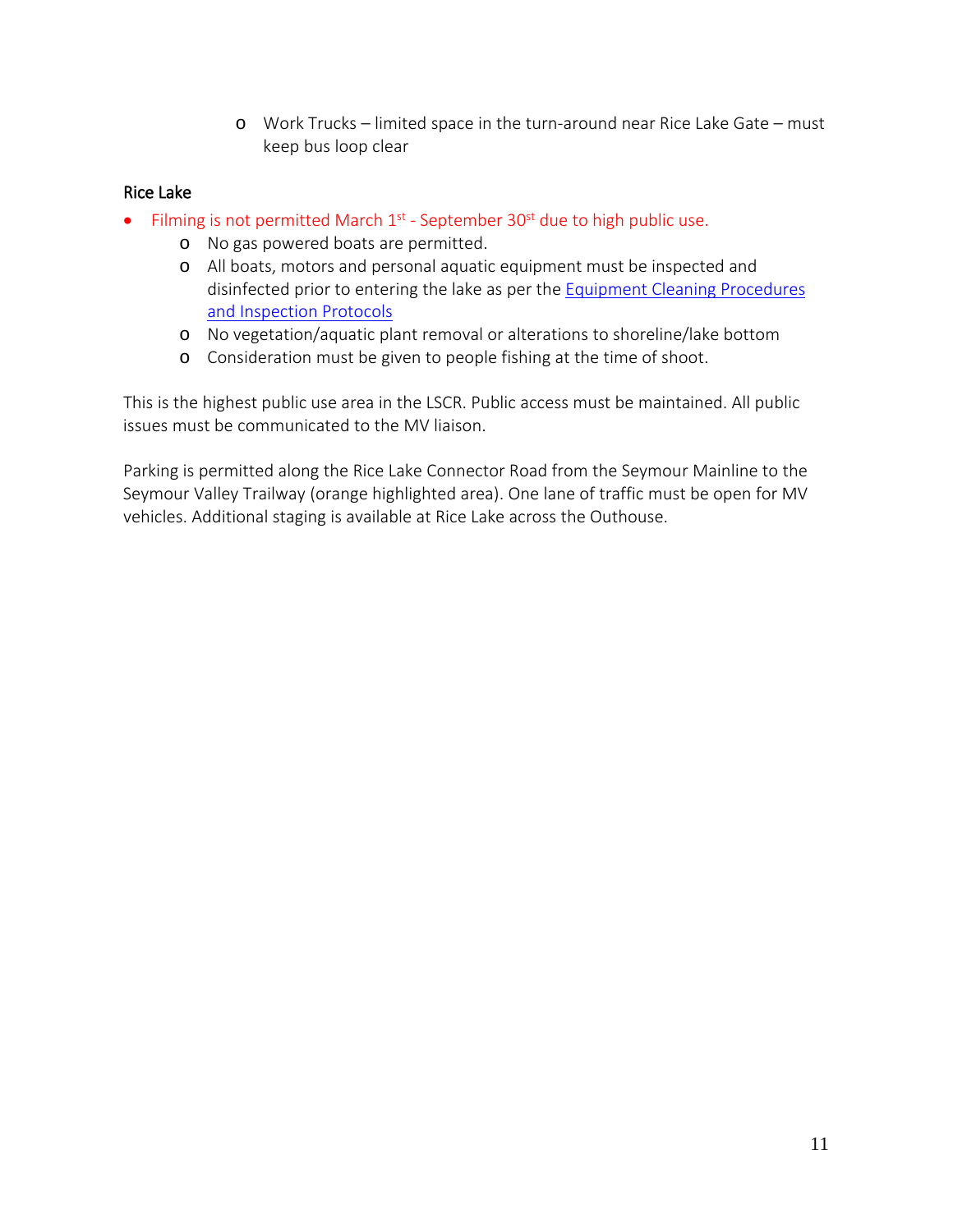

#### Map 1. Rice Lake Area

#### <span id="page-11-0"></span>Rice Lake Loop Trail Network

- Filming is not permitted March  $1<sup>st</sup>$  September 30 $<sup>st</sup>$  due to high public use.</sup>
	- o Electric "golf cart" style vehicles are the only motorized transportation permitted from Trailway to and around the lake trail
	- o Notification signage must be posted at least 1 week prior to activity commencing
	- o Work trucks should park on the Seymour Mainline and only two trucks permitted to park at the wharf.
	- o Circus should stage at crew park, 2 km Pit or 4 km Pit
	- o Additional on set signage and barricades may be required during prep and shoot
	- o Public access must be maintained
	- o Minimize cable crossings, any cable across the trail must be clearly marked

## <span id="page-11-1"></span>2 km Pit

o Parking at 2km is permitted and along the east side of the road if needed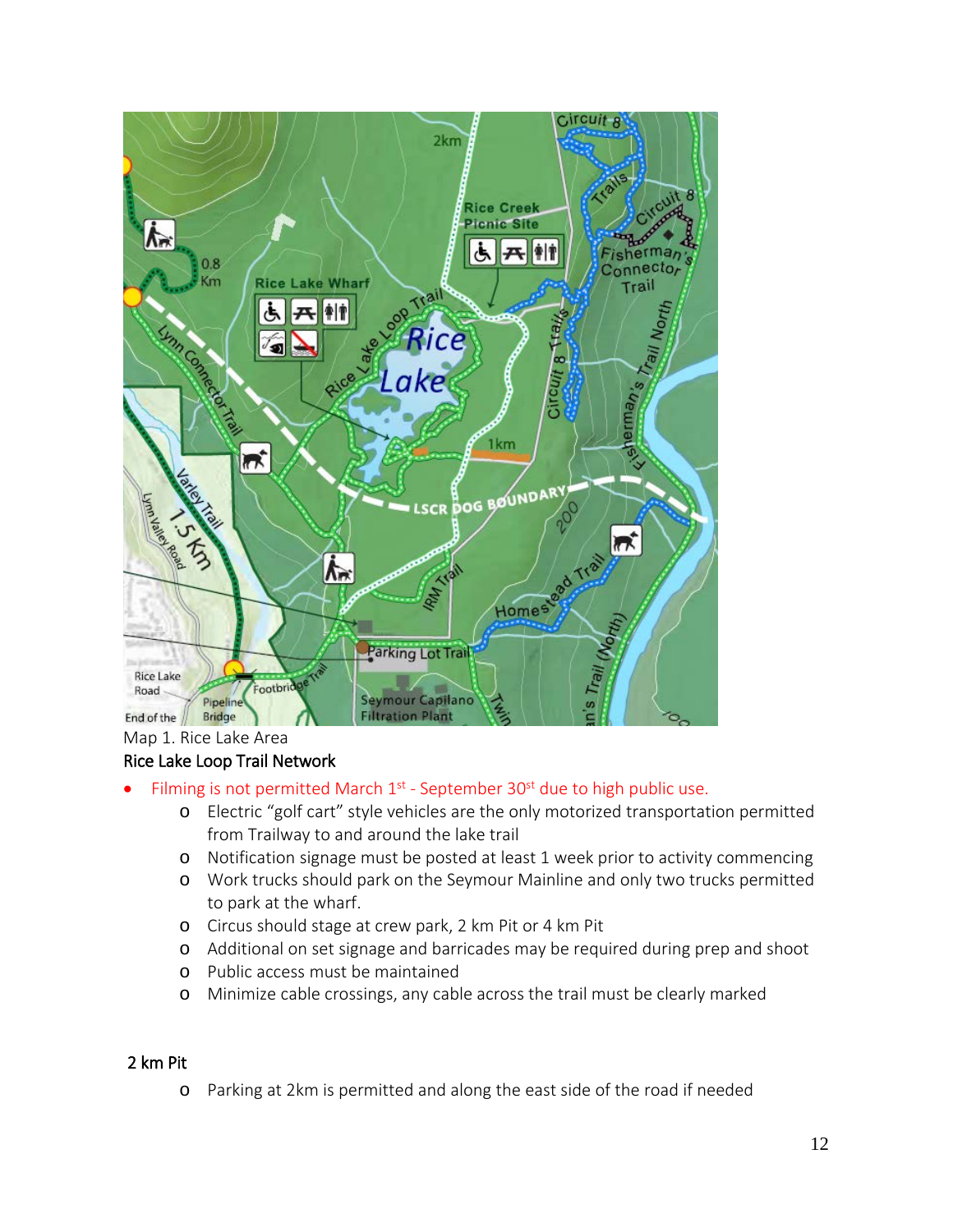o MV operational access must be maintained. Three-minute access lock-ups.

#### <span id="page-12-0"></span>4 km Lake and Pit

- o MV operational needs must be maintained. Three-minute access lock-ups
- o Both circus and work truck parking can be accommodated at this site
- o No gas powered motors permitted.
- o All boats, motors and personal aquatic equipment must be inspected and disinfected prior to entering the lake as per MV Aquatic Equipment Cleaning Guidelines
- o Due to the high wildlife values (e.g. nesting birds), filming will not be permitted at 4 km lake between March  $1<sup>st</sup>$  – August 31<sup>st</sup>

# <span id="page-12-1"></span>Spur 4

# All circus to park in 4 km Pit for the below locations. Work trucks may park in highlighted orange areas as per map below, as long as emergency and MV vehicles have access.

There are 4 main areas that make up the Spur 4 Site:

- 1. Spur 4 /Suicide Branch east of bridge
- 2. Spur 4 bridge
- 3. Spur 4 west of bridge
- 4. Mid-Valley Fish Enhancement Site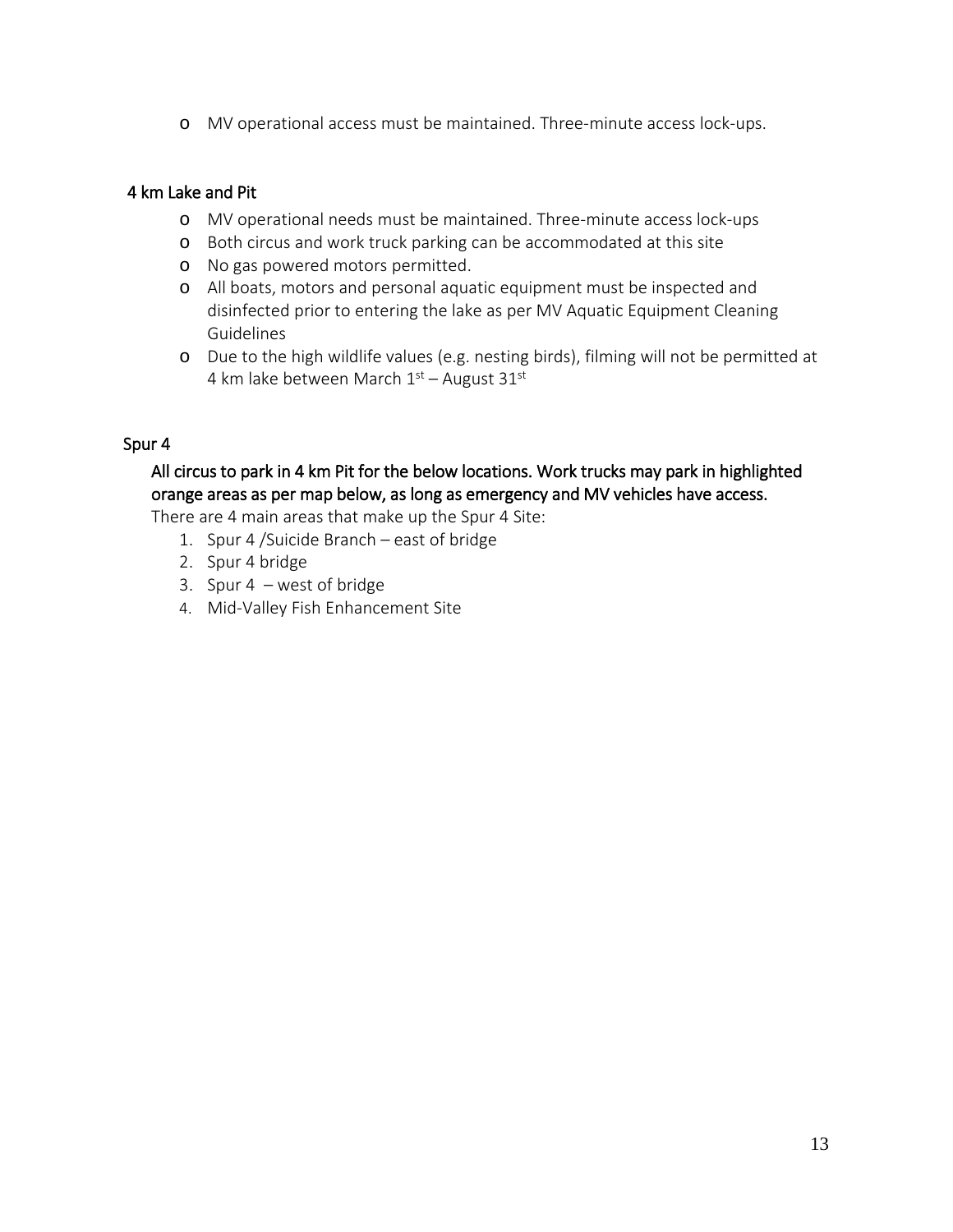

Map 2. Spur 4 Area

#### General

- o 3-minute lock-ups not permitted on Spur 4. Truck and emergency vehicle access must be maintained at all times
- o Public access must be maintained
- Spur 4 Road/Suicide Branch east of bridge
	- o Signage and barriers can be moved, but must be put back up
	- o Forest needed scenes must use 'filming trail' and adjacent forest east of Spur 4 at 6km
- Spur 4 Bridge
	- o Bridge load rating is 75 tonnes
- Spur 4 West of Seymour River
	- o Generator parking not within 30 m of Seymour River or Mid Valley Enhancement. Placement should be near Spur 4 Gate on a flat surface as indicated on Map 1.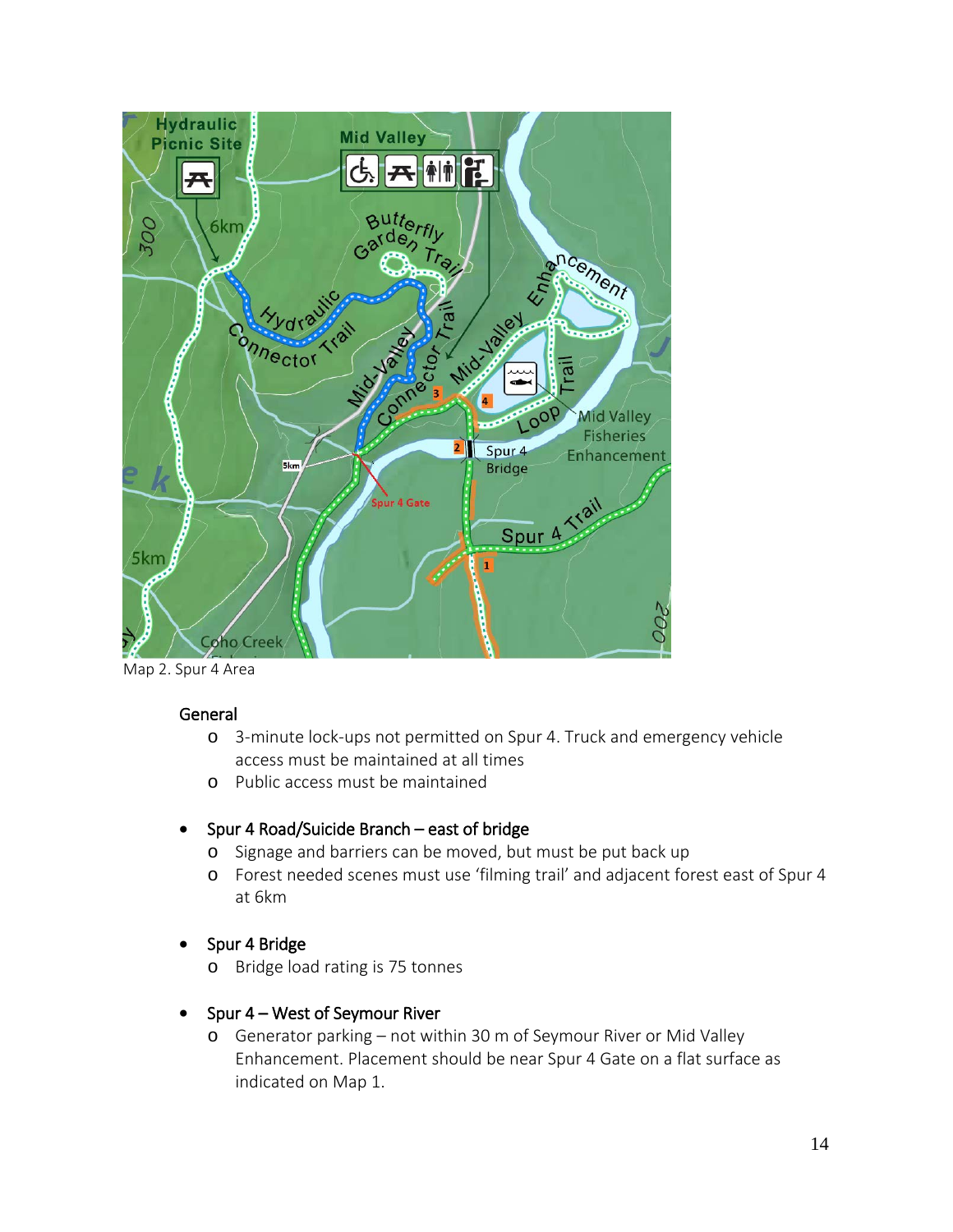- o Public access along the Mid-Valley Connector Trail and Fisherman's Trail must be maintained
- o Work trucks for Spur 4 area, must park on west side of Seymour River
- o No work trucks allowed on ramp leading down to river

#### • Enhancement Site

o No vehicular access and no parking at Mid Valley Enhancement site

# <span id="page-14-0"></span>Mid Valley

Location – 5.2km point on Seymour Mainline



Map. 3 Mid Valley Area

- Grass Lookout
	- o The grass at this site must be protected with plywood or rubber matting. All lawn damage must be repaired to the satisfaction of the liaison
	- o Rocks, picnic tables, chain link fencing, and shelter can be moved and returned to their original location undamaged.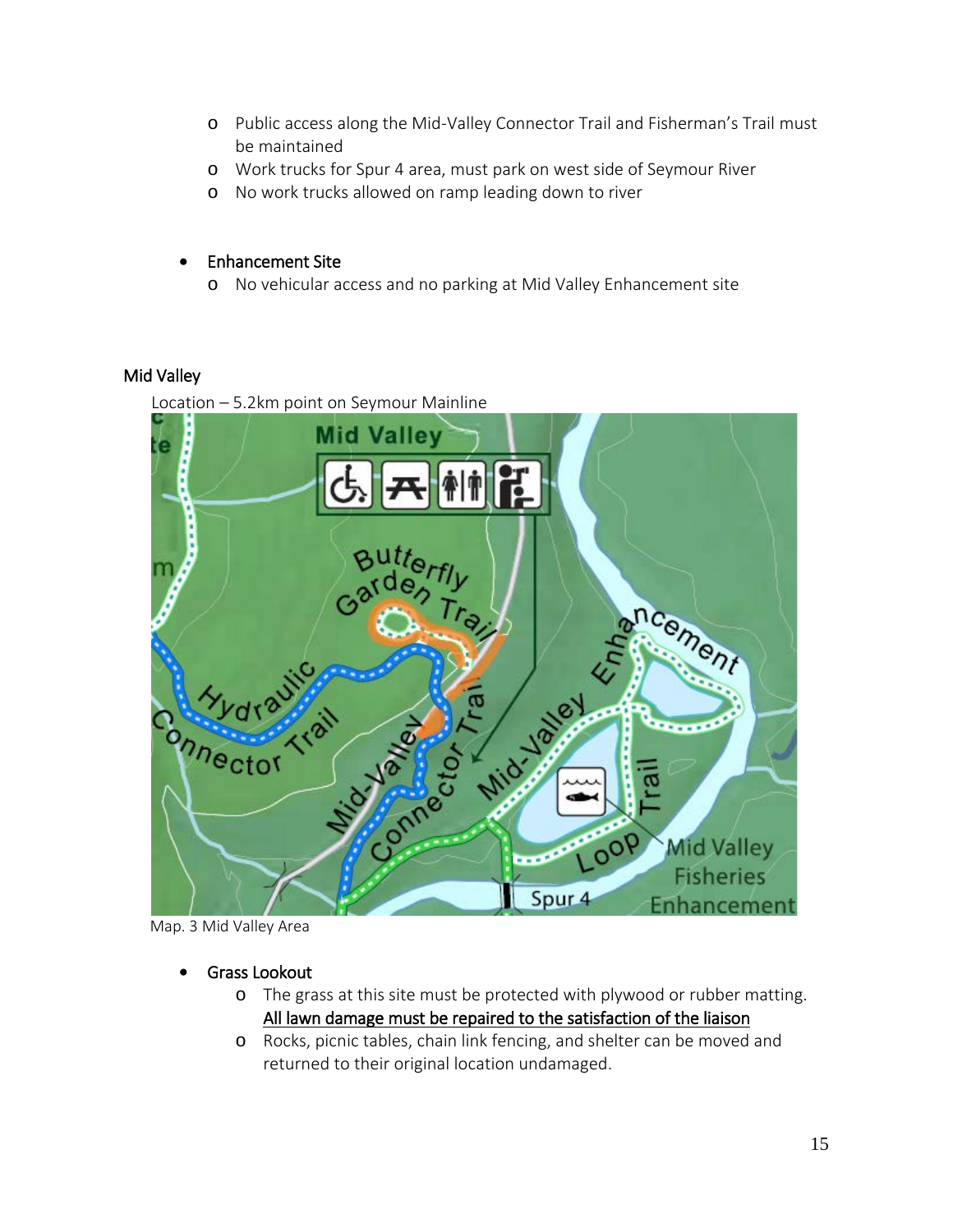- East gravel road– Water infrastructure
	- o No vehicular access permitted for parking or filming
- Parking
	- o Work trucks may park along the Butterfly Garden Trail, eastside of the Seymour Mainline (with a pedestrian lane delineated) and in Mid-Valley gravel area.
	- o Access path must be maintained for the Hydraulic Connector Trail through the viewpoint area and down to Spur 4.

# <span id="page-15-0"></span>Bill's Pit

Location - 6km point on Seymour Mainline



Map 4. Bills Pit, MacGyver Cabin and the Plateau

- Entrance cannot be altered due to water main depth below
- Parking for work trucks on eastside of mainline in orange; parking may be available in Bill's Pit upon request
- Circus must park in 4km Pit

# <span id="page-15-1"></span>6km Cabin Road

Location – 6km Seymour Mainline

- Filming is not permitted in the stream south of this road.
- Work truck parking refer to Map 4.
- Circus must park in 4 km Pit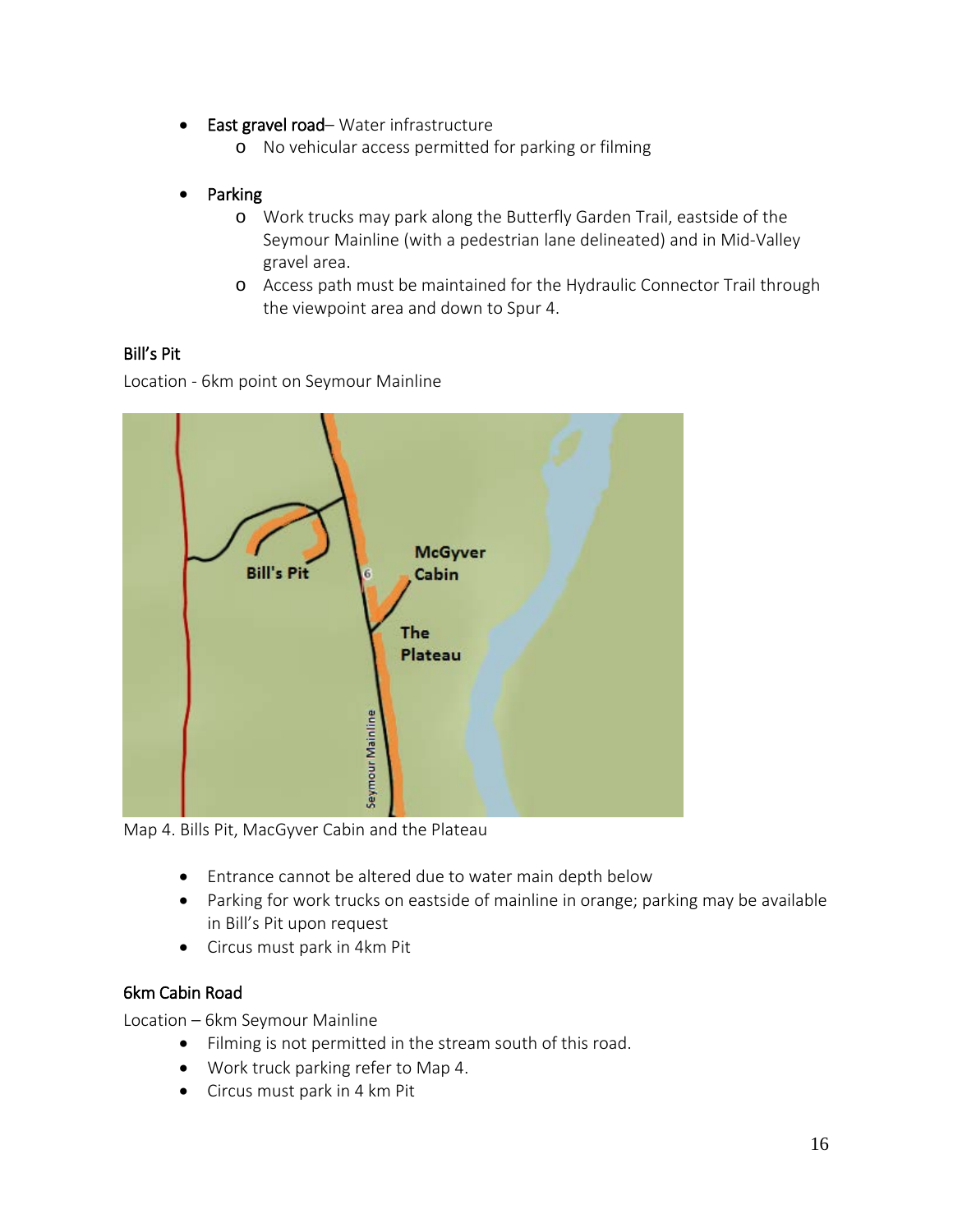# <span id="page-16-0"></span>MacGyver Cabin

Location – 6km Seymour Mainline on East side of road

- Cabin can be dismantled as a set and must be rebuilt to the same or better condition
- Cannot be moved to another location
- The forested plateau south of the cabin may be used for filming

## <span id="page-16-1"></span>Spur 7 Beach

Location – 9 km point on Seymour Mainline (end of Seymour Valley Trailway).

# \*\*This site is unavailable for filming during salmon spawning

# \*\*If activities are approved, all work in this area may require separate approval from The Department of Fisheries and Oceans Canada.

There are 2 main areas that make up the Spur 7 Site

- 1. Seymour Valley Trailway (paved)
- 2. Spur 7 (Beach access gravel trail)



Map 5. Spur 7 Area

- Beach and gravel access trail
	- o No vehicles permitted past asphalt
	- o All generators must be parked on pavement (Refer to Map 5)
- SVT (paved road)
	- o All vehicles must be parked on pavement on one side of the trail.

# <span id="page-16-2"></span>Seymour Valley Trailway (SVT)

- o No filming permitted on SVT between March  $1<sup>st</sup>$  September 30<sup>th</sup> due to high public use
- o Additional on set signage and barricades are required during prep and shoot
- o PA escorts must be present to get public through high activity areas